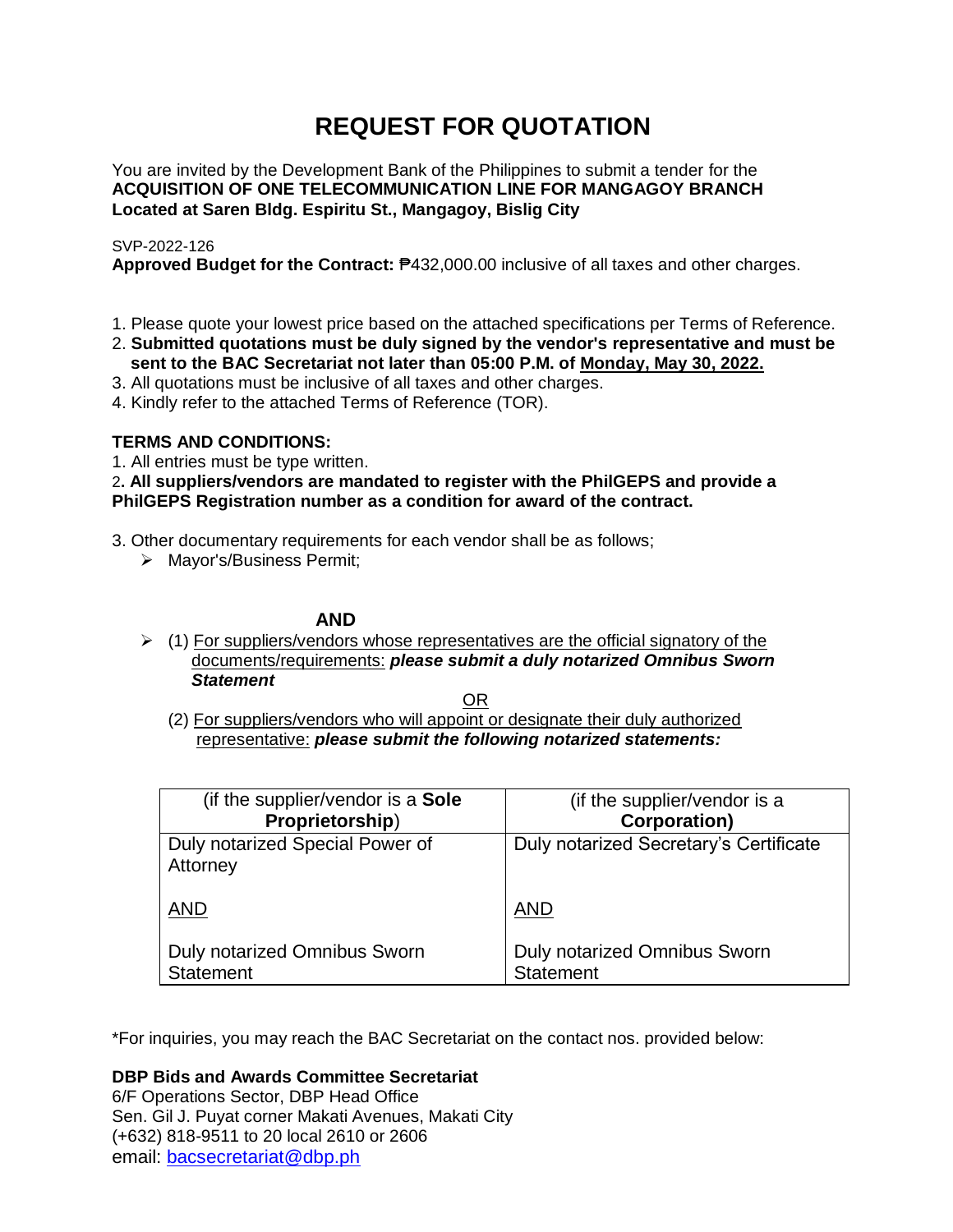**Annex A** 

#### ACQUISITION OF NEW, ADDITIONAL AND/OR REPLACEMENT TELECOMMUNICATION LINE/CONNECTIVITY SERVICE FOR THE DEVELOPMENT BANK OF THE PHILIPPINES (DBP)-**MANGAGOY BRANCH -**

#### APPROVED BUDGET FOR THE CONTRACT: Php 432,000

#### **TECHNICAL SPECIFICATIONS**

## A. BACKGROUND

The telecommunication connectivity service (line) is for the connection of DBP online systems, services and facilities in any of the following DBP remote sites:

- A.1. Branch Office, including:
	- A.1.a. Lending Center
	- A.1.b. Cash Center
	- A.1.c. Branch-Lite Unit
- A.2. Automated Teller Machine (ATM)

#### **B. OBJECTIVE**

To acquire stable, reliable and secure telecommunication connectivity/line service to link DBP remote sites to the Head Office from an authorized and qualified telecommunication service provider (Telco).

#### **C. COVERAGE OF THE CONTRACT**

The contract will be for a one (1) year period starting from date of acceptance of service with the option for automatic renewal.

#### D. MINIMUM SPECIFICATIONS

- D.1. Connectivity/Line Service Availability
	- > The minimum availability of service is 99.6%.
- D.2. Connectivity/Line Specifications
- D.2.a. Branch Office ☑
	- D.2.a.i. Wired MPLS/VPN, Radio Last Mile with minimum of 10 Mbps bandwidth
	- D.2.a.ii. Inclusive network equipment, such as router and or router/modem, must not be on End-of-Life/End-of-Support status within the contract period
	- D.2.a.iii. Router must support GRE/mGRE tunneling and IP Security (ex. dynamic VPN) and SNMP
	- D.2.a.iv. DBP shall have the full access of the router
	- D.2.a.v. Provide near real time and historical link monitoring

#### D.2.b. ATM - Wired П.

- D.2.b.i. VPN connection at least 128 Kbps via MPLS
- D.2.b.ii. Inclusive network equipment, such as router and or router/modem, must not be on End-of-Life/End-of-Support status within the contract period
- D.2.b.iii. Support GRE tunneling and SNMP
- D.2.b.iv. Provide near real time and historical link monitoring

Page 1 of 4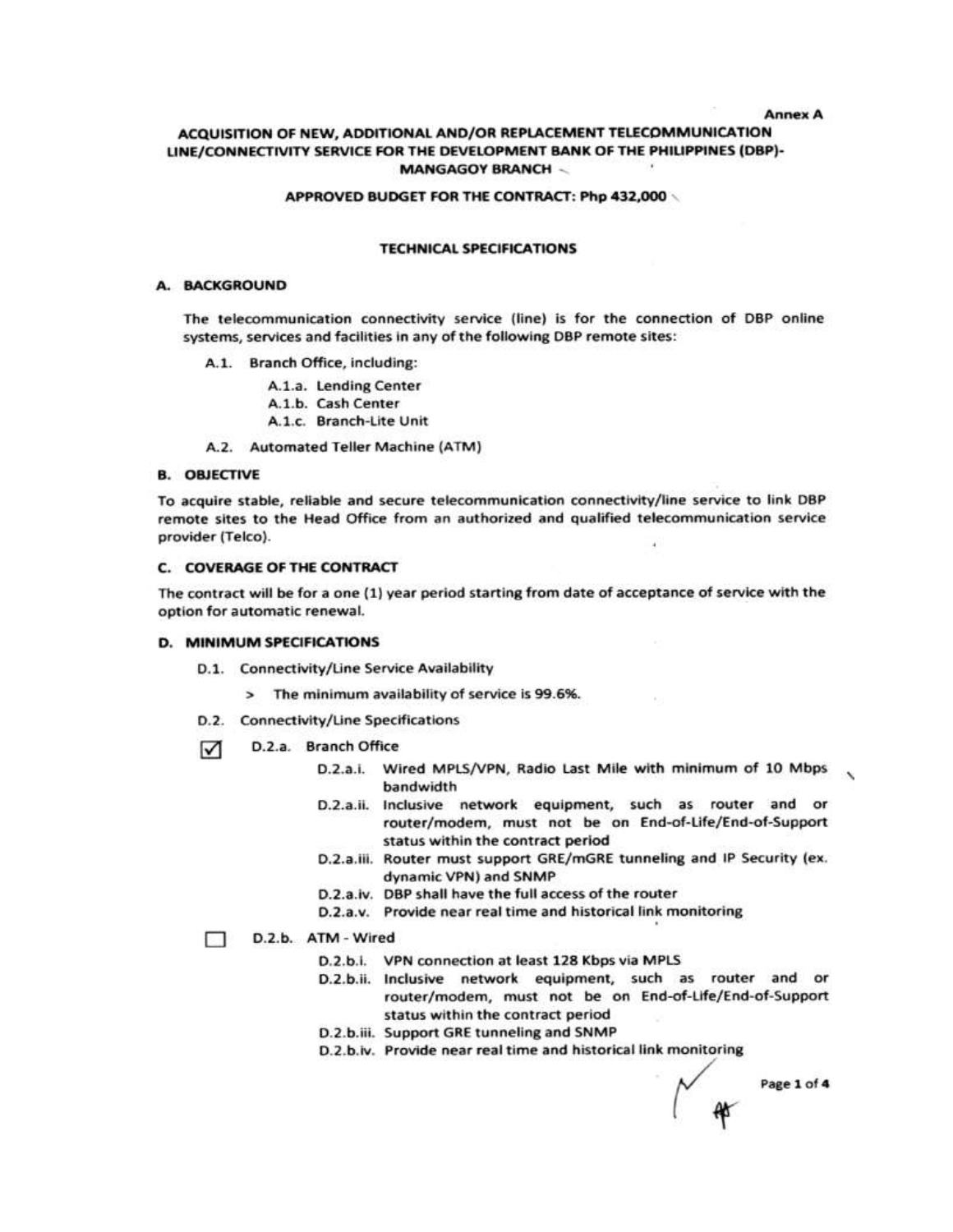ACQUISITION OF NEW, ADDITIONAL AND /OR REPLACEMENT OF TELECOMMUNICATION LINE / CONNECTIVITY SERVICE FOR THE DEVELOPMENT BANK OF THE PHILIPPINES (DBP)

- $\Box$  D.2.c.  $ATM Wireless$ 
	- D.2.c.i. Provide data transmission function by public GPRS/ GSM network or higher
	- D.2.a.vi. Inclusive network equipment, such as router and or router/modem, must not be on End-of-Life/End-of-Support status within the contract period
	- D.2.c.ii. Support GRE Tunneling and SNMP
	- D.2.c.iii. Provide GUI access for local and remote management
	- D.2.c.iv. Operate at -30~+75°C temperature
	- D.2.c.v. Has LED status indication
	- D.2.c.vi. Support RJ45 console port
	- D.2.c.vii. Include: 1 power cord, 2 antennas, 1 console cable, 1 set documentation
	- D.2.c.viii. Provide near real time and historical link monitoring.
	- D.2.c.ix. Meet the average latency requirement of not greater than 200ms measured using the Ping utility or any similar mobile applications
	- D.2.c.x. Meet signal requirement of not less than 2 bars measured using mobile or similar devices capable of said measurement
	- D.2.c.xi. DBP shall have full access to the Modem/Router
- D.3. Support Services and Incident Management
	- D.3.a. The Telco shall provide 24 x 7 onsite, telephone and email support. For every service unavailability/downtime reported, the response time shall be within thirty (30) minutes.
	- D.3.b. Upon the occurrence of service unavailability/downtime, the Telco shall:
		- D.3.b.i. Conduct problem isolation/resolution and link restoration activities
		- D.3.b.ii. Notification via electronic mail (E-mail) and telephone within one (1) hour of the occurrence
		- D.3.b.iii. Minimum of twice a day status report to DBP via E-Mail
		- D.3.b.iv. Estimated time of arrival (ETA) if onsite activities required
		- D.3.b.v. Estimated time of resolution (ETR)
		- D.3.b.vi. Root cause
		- D.3.b.vii. Comply with DBP policies on security and confidentiality during support services.

Page 2 of

- D.3.c. The Telco shall submit an incident report stating the reason/s for the outage and detailing the steps undertaken to resolve a particular problem upon DBP's request.
- D.4. Service Performance Review
	- > The Telco shall conduct a performance review session at least once every quarter of a year

### E. TELECOMMUNICATION CONNECTIVITY/LINE REQUIREMENT CLASSIFICATION

The primary objective of the following provisions is to have multiple Telcos per site, providing service redundancy, high availability and avoiding single point of failure.

 $\Box$  E.1. New Telecommunication Line Requirement

E.1.a. Covered Sites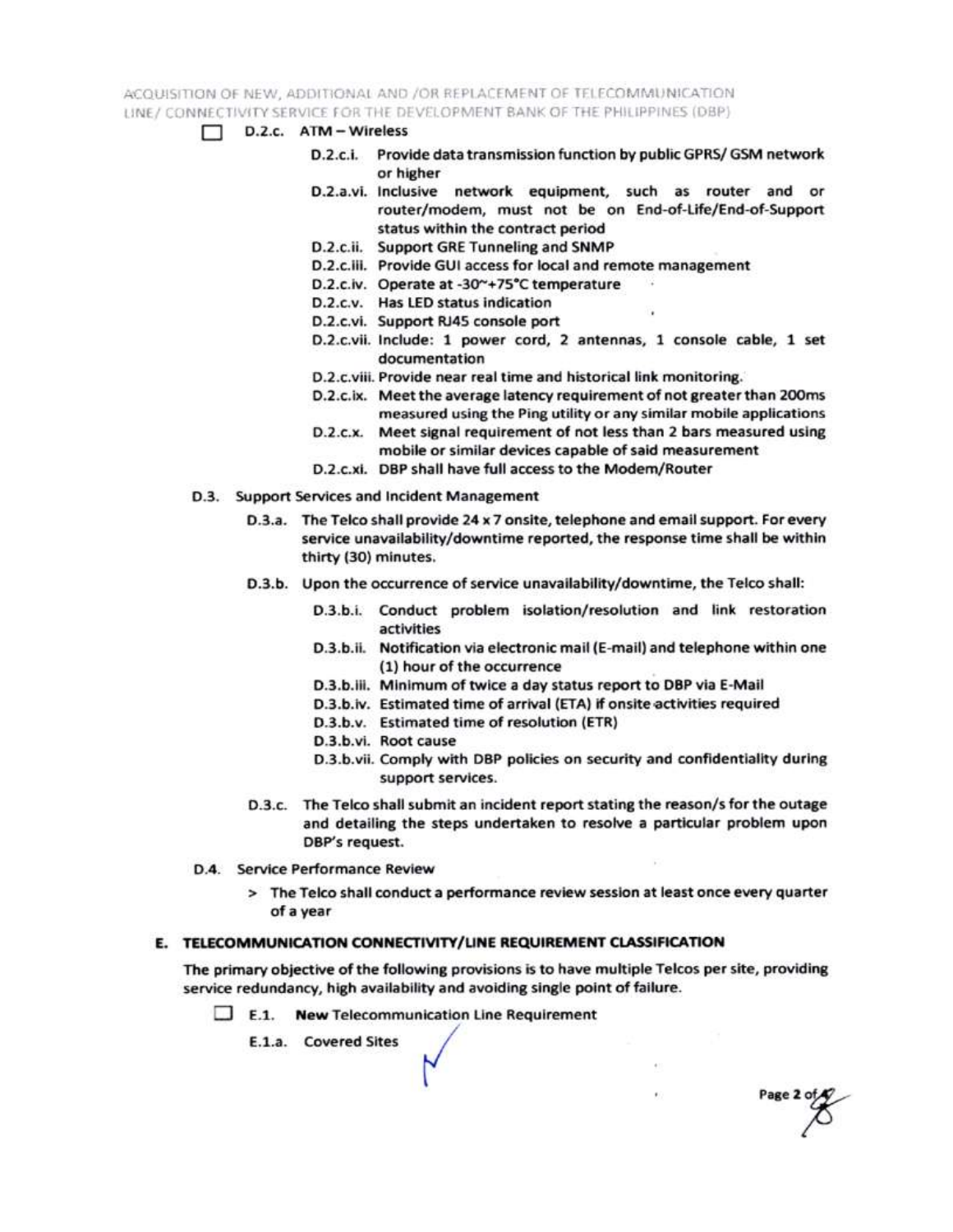ACQUISITION OF NEW, ADDITIONAL AND /OR REPLACEMENT OF TELECOMMUNICATION LINE/ CONNECTIVITY SERVICE FOR THE DEVELOPMENT BANK OF THE PHILIPPINES (DBP)

> New remotes sites

#### E.1.b. Telco Selection Criteria

- > Telecommunication Line for Branch Office
	- E.1.b.i. Two (2) different Telcos (Telco A and Telco B) shall be selected
	- E.1.b.ii. Telco A is the lowest (winning) provider
	- E.1.b.iii. Telco B is the second lowest provider
- > Telecommunication Line for Additional ATM Facility of a Branch Office
	- E.1.b.iv. The Telco must be different from the one which has the majority or most of the telecommunication connectivity services provided for the ATM/s of that Branch Office
- E.2. Additional Telecommunication Line Requirement Ð
	- E.2.a. Covered Sites
		- > For existing sites with existing telecommunication line/s
	- E.2.b. Telco Exception
		- > The Telco/s of the existing line/s servicing the site shall not be invited and will not be allowed to participate
- $\sqrt{ }$ E.3. Replacement Telecommunication Line Requirement
	- E.3.a. Covered Sites
		- > For existing sites with existing telecommunication line/s
	- E.3.b. Telco Exception
		- E.3.b.i. For Telco Redundancy Replacement
			- > The Telco of the existing line/s servicing the site including the one to be replaced shall not be invited and will not be allowed to participate
		- E.3.b.ii. Replacement for the Purpose of Telecommunication Line Capacity (Bandwidth) Upgrade
			- > The Telco of the other existing line/s servicing the site (i.e., other than the one to be replaced) shall not be invited and will not be allowed to participate
		- E.3.b.iii. For Wireless to Wired Facility Replacement
			- > The Telco of the other existing line/s servicing the site (i.e., other than the one to be replaced) shall not be invited and will not be allowed to participate

#### **F. DISCONTINUANCE OF SERVICE**

DBP can opt to discontinue the service within the contract period without pre-termination fee/s, if the Telco provider fails to meet the required minimum availability of service, specified in item D.1, for three (3) consecutive months (3-strike rule)

**G. PAYMENT** 

The payment shall be in a monthly basis every after the service acceptance.

Page 3 6t